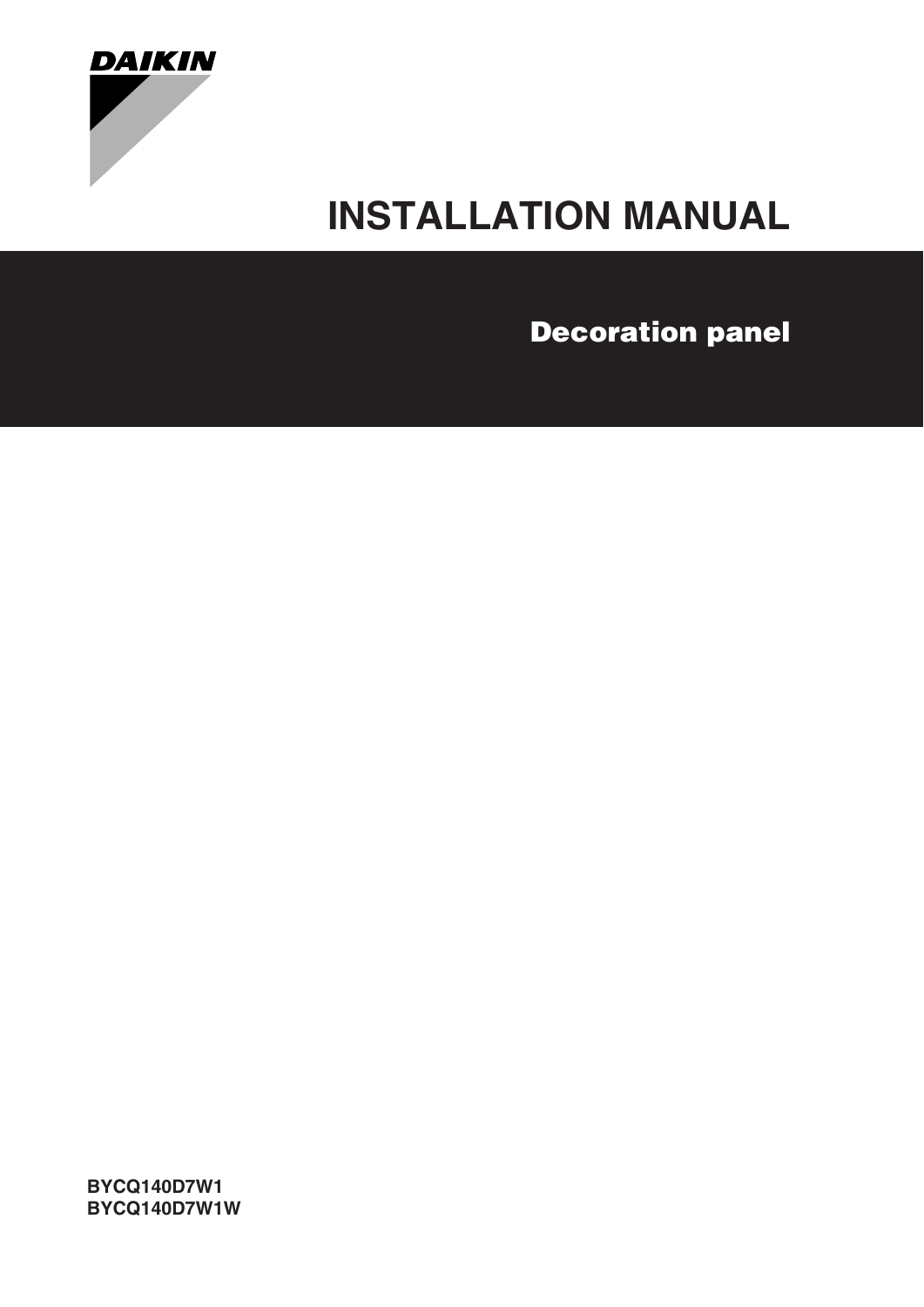<span id="page-1-2"></span>

<span id="page-1-0"></span>

<span id="page-1-5"></span>

<span id="page-1-1"></span>

<span id="page-1-3"></span>

 $\overline{5}$ 

 $6\overline{6}$ 

<span id="page-1-7"></span>

<span id="page-1-6"></span>







<span id="page-1-8"></span>

<span id="page-1-4"></span>

 $\boldsymbol{8}$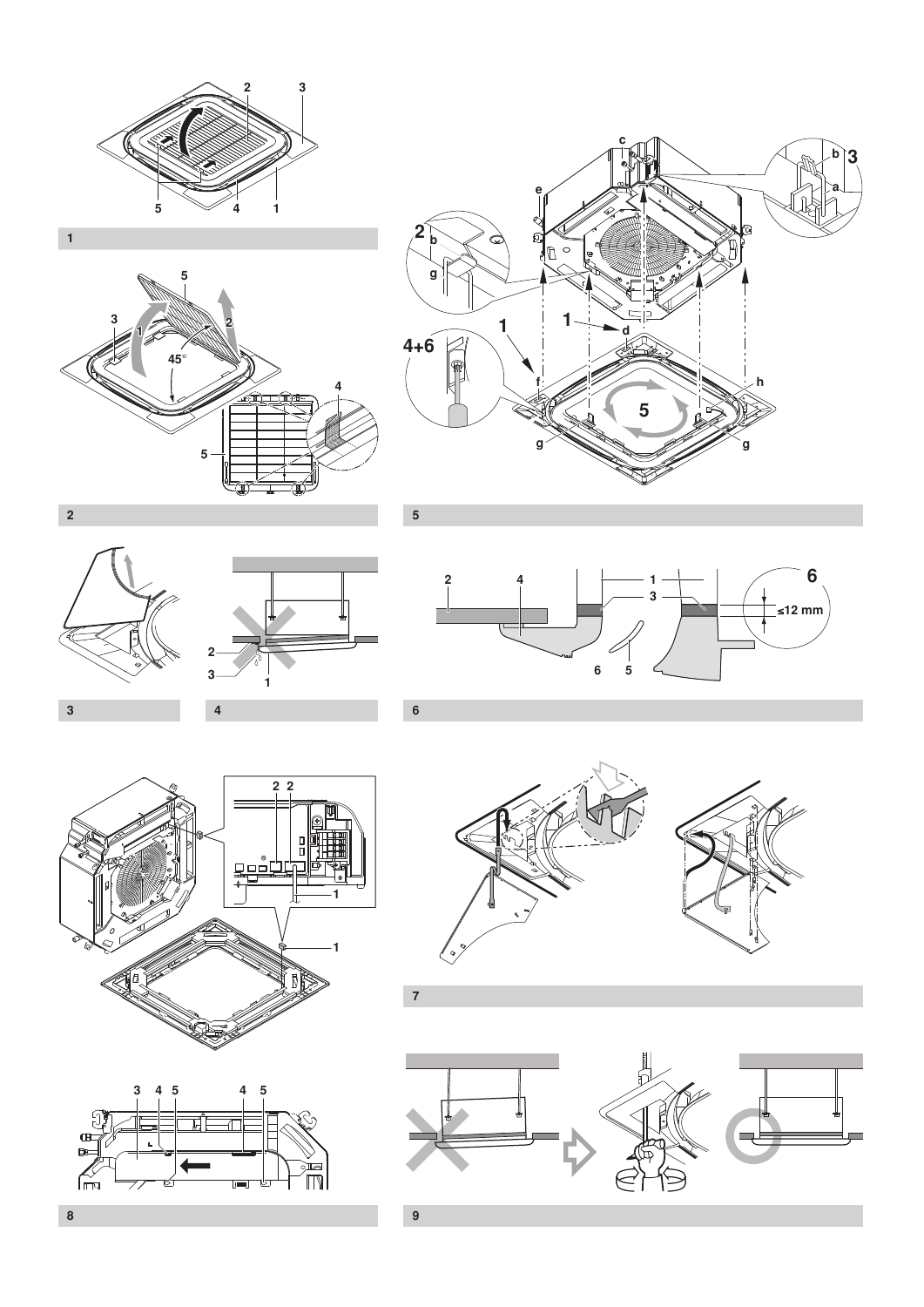## The BYCQ140D7W1W has white insulations.

Be informed that formation of dirt on white insulations is visibly stronger and that it is consequently not advised to install the BYCQ140D7W1W decoration panel in environments exposed to concentrations of dirt.

When using the BYCQ140D7W1W decoration panel it is advised to change the filter cleaning display indications on the remote controller from light to heavy. Changing the setting to heavy corresponds to filter cleaning display indications in case of higher contamination of the air. Refer to the indoor unit installation manual under paragragh "setting air filter sign" or "field setting", depending on the type of indoor unit.

Read this manual attentively before installation. Do not throw it away. Keep it in your files for future reference.

Improper installation or attachment of equipment or accessories could result in electric shock, shortcircuit, leaks, fire or other damage to the equipment. Be sure only to use accessories made by Daikin which are specifically designed for the use with the equipment and have them installed by a professional. If unsure of installation procedures or use, always contact your dealer for advice and information.

The English text is the original instruction. Other languages are translations of the original instructions.

# **BEFORE INSTALLATION**

- Leave the unit inside its packaging until you reach the installation site.
- Befer to the installation manual of the indoor unit for items not described in this manual.

**NOTE To the installer**

**FREE** Be sure to instruct the customer how to properly operate the system showing him or her the operation manual of the indoor unit.

#### **Accessories**

| Installation manual |  |
|---------------------|--|
|                     |  |

# <span id="page-2-1"></span><span id="page-2-0"></span>**PREPARATION BEFORE INSTALLATION**

For this unit, you are able to select air flow directions. To discharge air in 2 or 3 directions, it is necessary to purchase the optional blocking pad kit for sealing air discharge outlets.

#### **Handling of the decoration panel**

To prevent any damage to the decoration panel, take care of the following:

- Never place the panel facing down.
- Never let the panel lean against a wall.
- Never put it down on a projecting object.
- Never touch or put pressure on the swing flap in order to prevent malfunction of the swing flap.
	- Be careful not to damage the 4 tabs at the back of the corner decoration cover.



### <span id="page-2-2"></span>**Preparing the decoration panel for installation**

- **1** Remove the suction grille from the decoration panel.
	- Push the suction grille lever (5) inward and open the grille (2). [\(See figure 1\)](#page-1-2)
		- **1** Decoration panel
		- **2** Suction grille
		- **3** Corner decoration cover
		- **4** Swing flaps
		- **5** Lever
	- See [figure 2.](#page-1-0) Detach the suction grille from the decoration panel by lifting the grille up approximately 45 degrees (1) until the position is reached on which removal of the grille is possible (2).
	- Remove the transporting cardboard (3) from the decoration panel (in 4 locations).
	- Remove the transporting tape (4) from the back of the suction grille (5) (in 4 locations).
- **2** Remove the corner decoration cover on each corner by pulling it up in the direction of the arrow. [\(See figure 3\)](#page-1-1)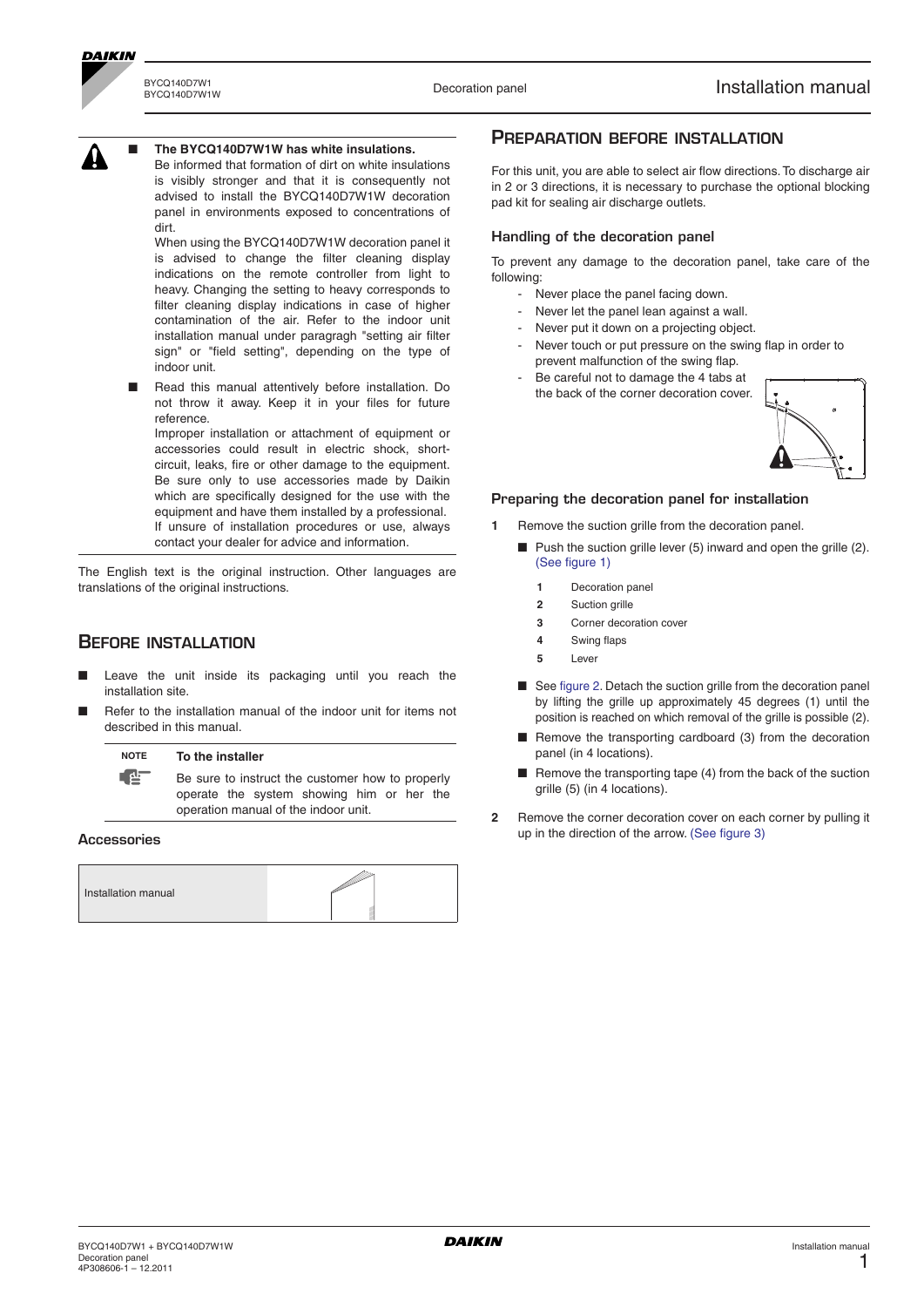# **INSTALLATION OF THE DECORATION PANEL TO THE INDOOR UNIT**

Refer to the installation manual of the indoor unit for details on installing the indoor unit.

- **1** Install the decoration panel [\(See figure 5\)](#page-1-5)
	- **a** Mounting bracket
	- **b** Hook
	- **c** Piping section
	- **d** "Piping side" marking
	- **Drain section**
	- **f** "Drain side" marking
	- **g** Temporary latch
	- **h** Swing flap motor lead wire
	- **1** Hold the decoration panel against the indoor unit by matching the piping side and drain side marks on the decoration panel with the position of the piping section and drain section of the indoor unit.
	- **2** Temporarily install the decoration panel to the indoor unit by hanging the temporary latch into the hooks of the indoor unit body. (2 locations)
	- **3** Hook the 4 mounting brackets on the corner sections of the decoration panel onto the hooks around the indoor unit body. Make sure that the swing flap motor lead wire is not caught between the indoor unit and the decoration panel.
	- **4** Screw all 4 hexagon head screws located in the corner section in for approximately 5 mm. The panel will rise.
	- **5** Adjust the decoration panel by turning it in the direction indicated by the arrows on the figure so that the ceiling opening is completely covered.
	- **6** See [figure 6](#page-1-7) (cross section of the air outlet) and tighten the hexagon head screws until the thickness of the sealing material between the decoration panel and the indoor unit reduces to 12 mm or less.
		- **1** Indoor unit
		- **2** Ceiling
		- **3** Sealing material
		- **4** Decoration panel
		- **5** Swing flap
		- **6** Air outlet

#### **Precautions**

- Improper tightening of the screws (see [figure 4](#page-1-3)) may cause air to leak into the unit and between the ceiling and the decoration panel (1) resulting in formation of contamination (2) and dew (3).
- If there is a gap remaining between the ceiling and the decoration panel after tightening the screws, re-adjust the indoor unit body height (see [figure 9](#page-1-4)). Adjustment of the indoor unit body height is possible through the holes in the corners of the decoration panel. The indoor unit must be kept levelled and the drain piping kept unaffected.
- **2** Wiring of the decoration panel [\(See figure 8\)](#page-1-6)

Make sure to turn off the power supply before wiring!

- **1** Swing flap motor lead wire
- **2** Connector
- **3** Electric components box lid
- **4** Hooks
- **5** Screw (2 locations)
- Remove the electric components box lid. Loosen the 2 screws, slide the electric components box lid in the direction of the arrows and disengage it from the hooks.
- Securely connect the connectors for swing flap motor lead wire installed on the decoration panel.

Replace the electric components box lid reversing the procedure to remove it.



Make sure that the swing flap motor lead wire is not caught between the indoor unit and the decoration panel and inbetween the electric component box lid.

# **INSTALLATION OF THE SUCTION GRILLE AND THE CORNER DECORATION COVER**

#### **Install the suction grille**

Install the suction grille by reversing the procedure shown in paragraph ["Preparing the decoration panel for installation" on page 1](#page-2-2).

After hooking the suction grille to the decoration panel, attach the strings of the suction grille to the pins of the decoration panel.

**R** 

**NOTE** Make sure that strings are pushed down to the footing of the pins, so that strings cannot shove off the pins.



- It is possible to install the suction grille in 4 directions by simply turning it 90 degrees.
- Change the direction when adjusting the direction of the suction grille of multiple units or to comply with demands of the customer.

**NOTE** Make sure that strings are not hanging out inbetween the decoration panel and the suction **PET** grille.

#### **Install the corner decoration cover**

#### [\(See figure 7\)](#page-1-8)

- **1** Attach the string of each corner decoration cover to the pin of the decoration panel.
	- **NOTE** When the corner decoration cover gets loose during maintenance of the decoration panel of the n de indoor unit, the string prevents the corner decoration cover from falling on the floor and getting damaged.
- **2** Install each corner decoration cover.
	- First insert the hook at the square tip of the corner decoration cover into the hole at the decoration panel corner.
	- Then position the 4 latches of the corner decoration cover to fit into the holes of the decoration panel and gently push the corner decoration cover onto the decoration panel.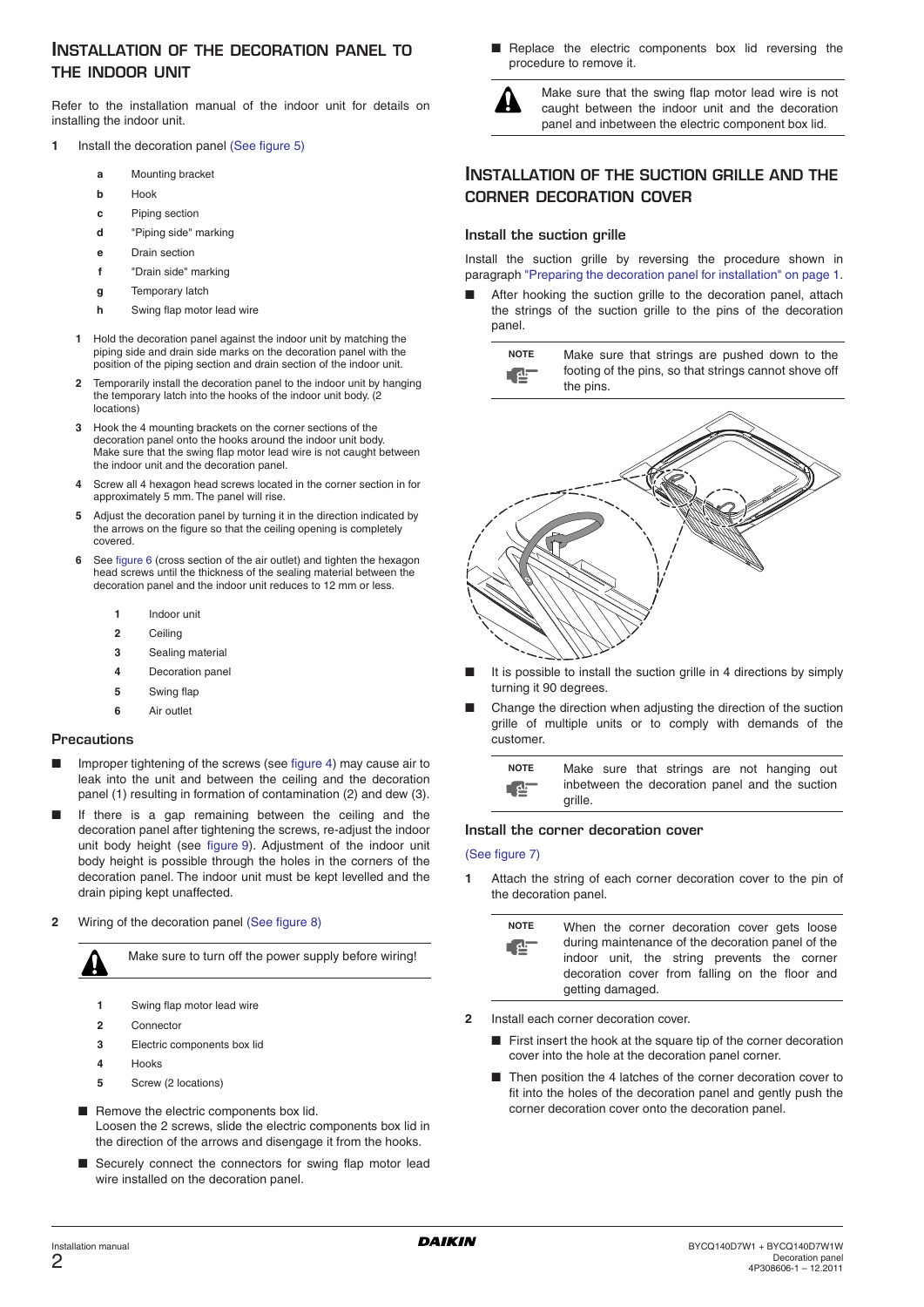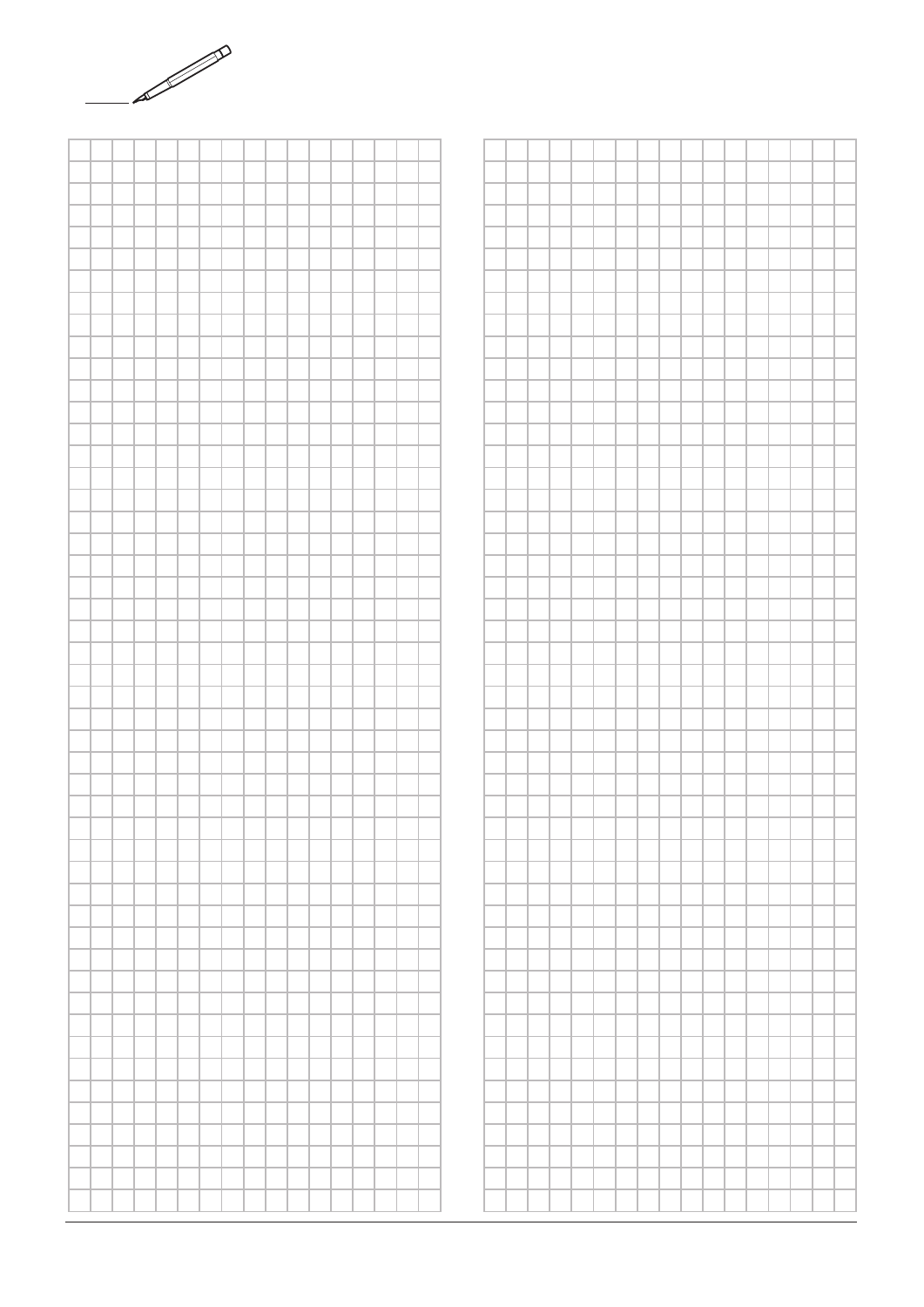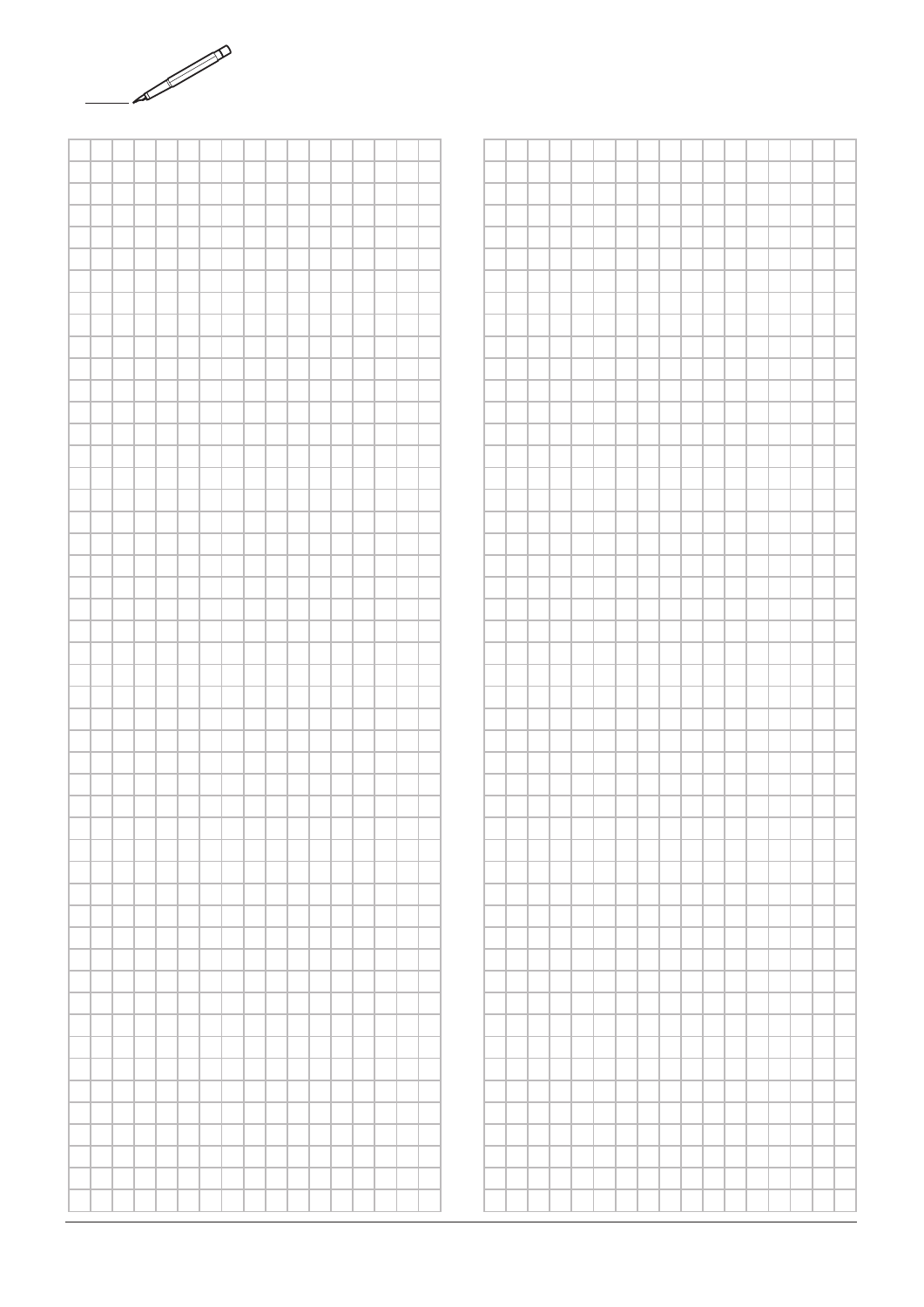